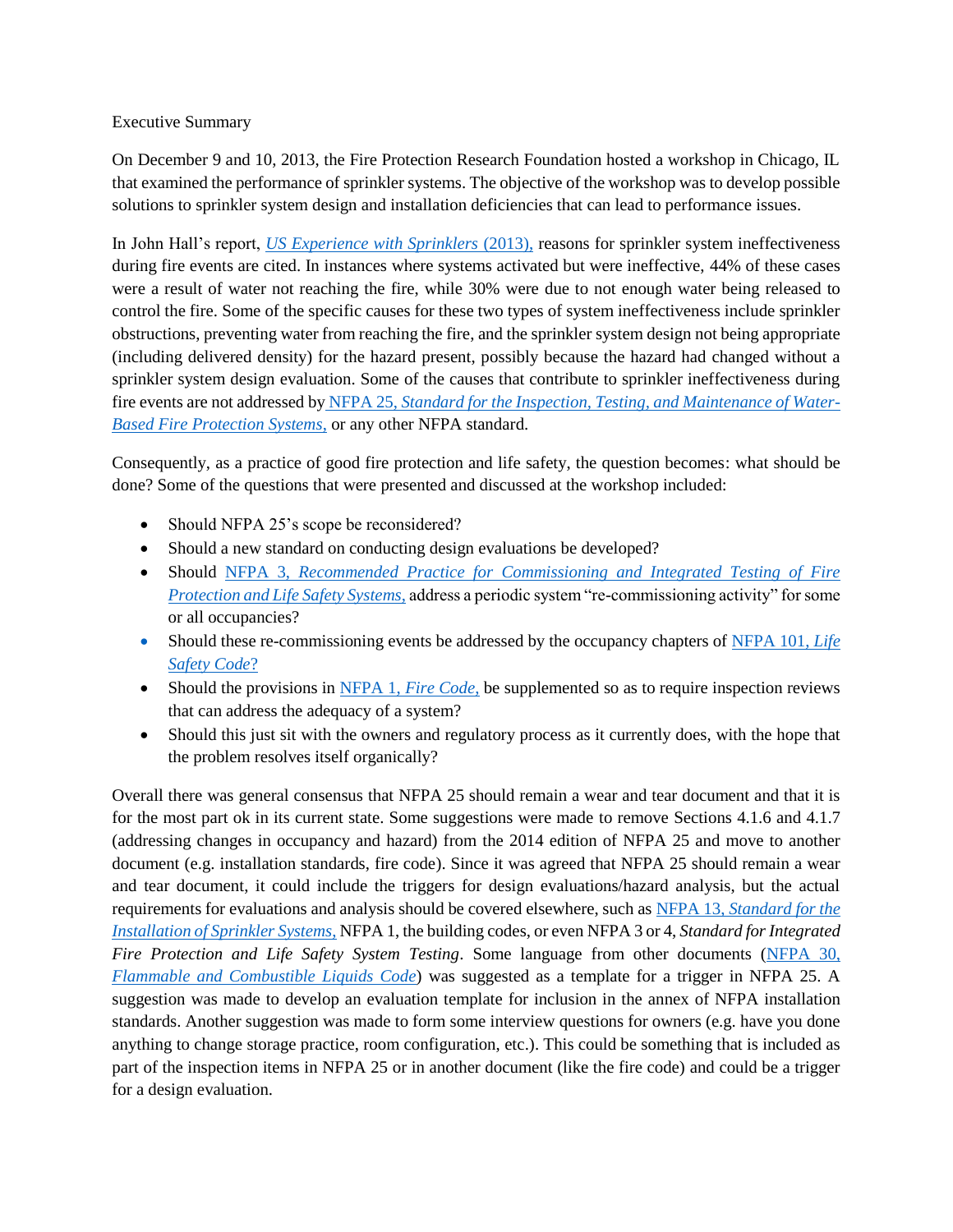It was suggested by many that the requirements for design evaluations should be determined by occupancy type/hazard. For low hazard occupancies, design evaluations may not be required (or at least not on a frequent basis). Require design frequencies on a regular basis for those occupancies with higher hazards (e.g. warehouses, industrial facilities). It was also suggested that maybe complex systems (e.g. deluge and water mist) should not be included in NFPA 25 because they need hazard analysis. Design evaluations or hazard analyses should not be carried out by inspectors because the inspectors do not have the right skill set.

There were concerns raised that NFPA 25 is not being followed in its current state, so it is not ideal to add requirements. In fact, several suggestions were made to simplify the inspection, testing, and maintenance (ITM) frequencies in NFPA 25 by specifying a base frequency of quarterly or annual. There was also a question posed about having different ITM frequencies for low vs. high hazard occupancies. Some also questioned the frequency with which design evaluations should be required. A suggestion was that the frequency of design evaluations should be hazard/risk based.

Enforcement is a major concern. Fire and building department budgets continue to be cut, which reduces the resources available for enforcement. There is reliance on the annual inspections to catch any issues. It was noted during the insurer's panel that insurance inspections should not be relied on because they are often not covering 100% of properties. Enforcers need more tools at their disposal. For example, reporting mechanisms from inspectors could be one tool. Authorities Having Jurisdiction (AHJs) could require inspectors to send all inspection reports or at least those that identify any major impairments. Some suggested that it may be better for AHJs rather than inspectors to red tag systems. Also, a suggestion was made to survey AHJs to find out how NFPA 25 is being used (what provisions are they enforcing).

Everyone agreed that education around the design deficiency issue, as well as the current requirements of NFPA 25, is ultimately important. Education of all parties is required: inspectors, AHJs, owners, and the general public. It was noted that it is easier to educate the inspectors and AHJs than owners and the general public. A specific educational initiative would be to educate AHJs about enforcement mechanisms such as, requiring compliance letters when there are changes in occupancy. One group suggested having a training symposium open to contractors and AHJs to cover current NFPA 25 requirements and design issues. This could be implemented by working with related membership groups (e.g. International Fire Marshals Association, International Code Council, American Society for Healthcare Engineering, American Society of Safety Engineers).

If design evaluations are implemented, the evaluation triggers need to be reviewed with building owners. Building owners should be given a list of items that would trigger a design evaluation. Other education suggestions were to have an education program for owners and AHJs on what to expect from inspections. Owner expectations of inspections are different than what is often provided. A specific suggestion made by a couple of groups would be to develop an NFPA 25 guideline for owners/general public that is a few pages long and covers the major issues. One group suggested an ITM App that could be used by building owners that links to their calendars and sends reminders of ITM deadlines. Another suggestion to reach owners was to have an NFPA booth at trade shows directed at building owners and managers (e.g. Building Owners and Managers Association, International Facility Management Association) that specifically includes information on ITM of sprinkler systems.